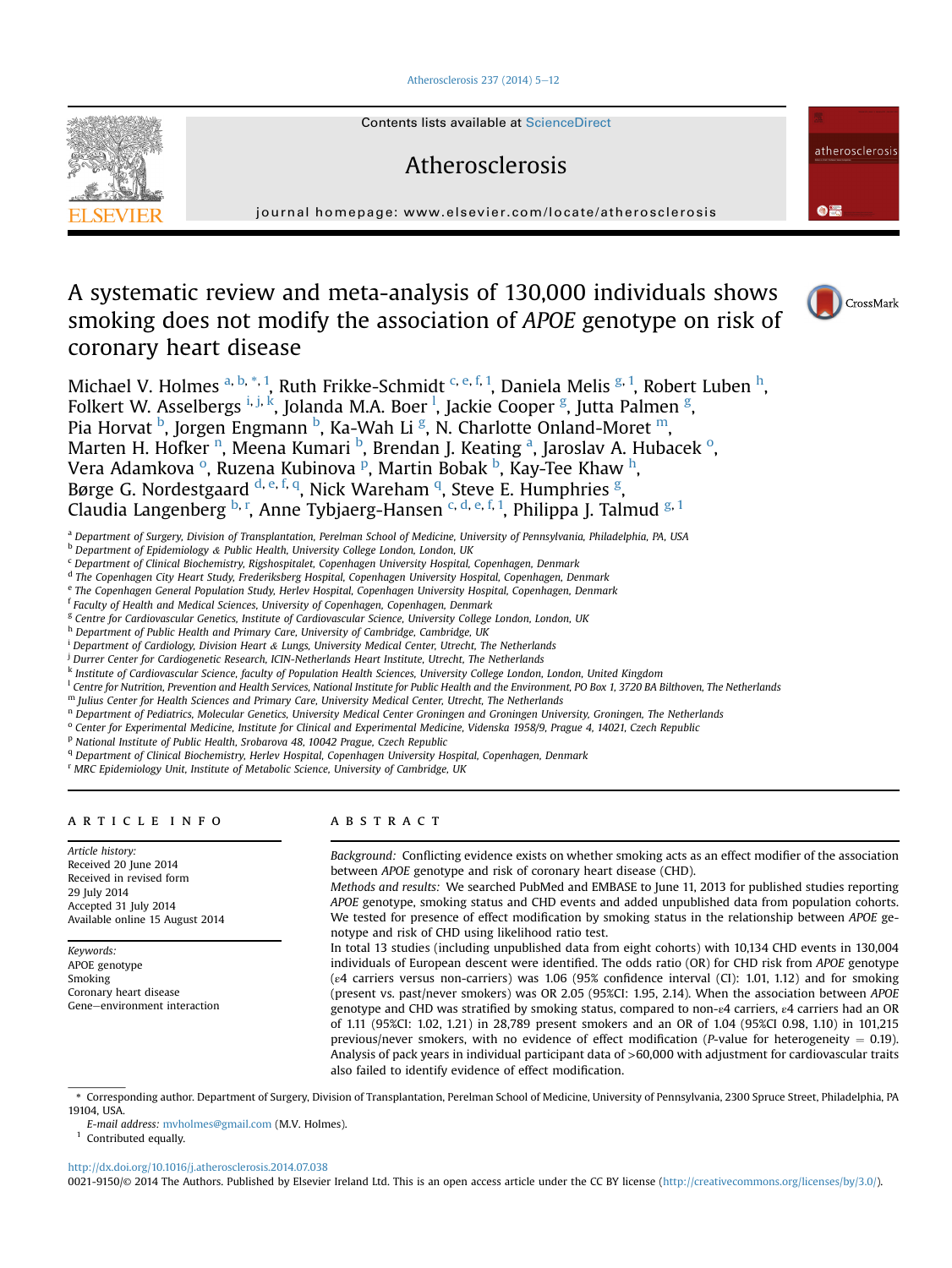Conclusions: In the largest analysis to date, we identified no evidence for effect modification by smoking status in the association between APOE genotype and risk of CHD.

© 2014 The Authors. Published by Elsevier Ireland Ltd. This is an open access article under the CC BY license [\(http://creativecommons.org/licenses/by/3.0/](http://creativecommons.org/licenses/by/3.0/)).

#### 1. Introduction

Cardiovascular diseases are the leading cause of death worldwide. Over recent decades, much research attention has focussed on investigating the genetic causes of coronary heart disease (CHD). Despite enormous advances in our understanding of the genetic basis, it is humbling that exposure to tobacco smoke remains a critically important, major, preventable cause of CHD [\[1\].](#page-6-0)

One of the most widely studied genetic variants in CHD is APOE, variation in which encodes the three common isoforms of apolipoprotein E (apoE),  $\epsilon$ 2,  $\epsilon$ 3, and  $\epsilon$ 4, that have important roles in plasma lipid metabolism and transportation [\[2,3\]](#page-6-0). APOE variants have a strong and consistent effect on the concentration of plasma lipids and on risk of CHD [\[4\]](#page-7-0). ApoE regulates multiple additional metabolic pathways and influences oxidative stress [\[5\]](#page-7-0). Previous studies have investigated the potential role of smoking as an effect modifier of the association between genotype and CHD risk  $[6-8]$  $[6-8]$ . Early studies identified that the association between carriers of the ε4 allele and CHD was greater amongst smokers than non-smokers [\[6\]](#page-7-0) but this was not replicated in larger studies [\[7\]](#page-7-0). However, more recent studies that reported findings in support of effect modification have brought into question the underlying relationship [\[8,9\].](#page-7-0)

Effect modification is biologically plausible as in vitro studies show that recombinant ApoE ε4 is a poorer anti-oxidant than both ApoE  $ε2$  and  $ε3$  [\[10\],](#page-7-0) and we previously reported that APOE  $ε4$ carriers who smoked had lower anti-oxidant status  $[6]$ . Thus it is possible that in the presence of smoking, an impaired anti-oxidant diathesis would result in a greater risk of CHD. If true, the increase in CHD risk caused by smoking should be greater in individuals who carry the ε4 allele compared to individuals who do not carry the ε4 allele. However, an important argument against the plausibility of an anti-oxidant mediated APOE-by-smoking interaction is the fact that to date, no randomized trial of an anti-oxidant intervention has shown a reduction in the risk of CHD, which undermines the "oxidation hypothesis" of CHD [\[11\].](#page-7-0)

It is therefore timely to conduct a large scale, rigorous investigation to address this question. To this end, we conducted a systematic review to identify studies reporting effect modification of APOE genotype on risk of CHD by smoking status and supplemented studies that met our inclusion criteria with de novo data from large population cohorts. Concern has been raised that the scientific evidence may be interpreted as suggesting that the sequelae of smoking could be less serious in individuals that did not carry the APOE ε4 allele [\[7\].](#page-7-0) The devastating consequences of smoking to human health is unquestionable, and the purpose of this scientific investigation was not to investigate the potential protection of smoking by certain variants of APOE genotype, but rather to investigate the potential for effect modification as a means of understanding the biological processes by which APOE increases the risk of CHD.

#### 2. Methods

#### 2.1. Literature search

We used the PRIMSA statement [\[12\]](#page-7-0) as a guide and include a completed PRISMA checklist (Supplementary table S1) and flow diagram (Supplementary figure 1). An early analysis plan is included in the Supplementary material.

We searched PubMed and EMBASE from inception to June 11, 2013 for studies that included the keywords "APOE", "genotype", "smoking" and "CHD". Full details of the search strategy are provided in the Supplementary material. Eligible studies reported CHD outcomes in relation to APOE genotype stratified by smoking status in individuals of European descent. The search was conducted by DM and a random subset of articles was double-checked by MVH. Discrepancies were resolved by consensus. We only included studies that reported the CHD outcome of myocardial infarction (MI) alone or in combination with angina or cardiac interventions (such as revascularization), thus studies reporting stroke or a composite of CHD and stroke were excluded. Furthermore, studies that reported angiographically-determined coronary artery stenosis but not clinical events were also excluded. To minimize human error, DM and MVH conducted data entry separately and checked for concordance between retrieved data.

We updated one previously reported study (NPHSII [\[6\]](#page-7-0)) for CHD events and supplemented the retrieved articles from the search with eight additional studies: one randomized trial (Thrombosis Prevention Trial [\[13\]](#page-7-0)), one nested case-control study (EPIC-Netherlands [\[14\]\)](#page-7-0), one cohort (ELSA [\[15\]](#page-7-0)) and five general population cohorts: Copenhagen City Heart Study (CCHS) [\[16\],](#page-7-0) Copenhagen General Population Study (CGPS) [\[17\]](#page-7-0), Czech post-MONICA [\[18\],](#page-7-0) EPIC-Norfolk [\[19\]](#page-7-0) and HAPIEE-Czech [\[20\].](#page-7-0) Ethics Committees at the contributing centres approved use of new data for updated and unpublished studies.

For all studies, we tested the Hardy Weinberg Equilibrium for the genotypes determined by the two single nucleotide polymorphisms that encode the APOE isoforms. For published studies, we noted whether the original report stated presence of effect modification in the APOE–CHD relationship by smoking status.

#### 2.2. Outcome classification

For the new cohorts (CCHS, CGPS, Czech post-MONICA, EPIC-Netherlands, HAPIEE-Czech), we used ICD codes specific for myocardial infarction (i.e. ICD-8: 410, ICD-9: 410, ICD-10: I21 and ICD-10: I22). For TPT, we used the primary outcome reported in the original randomized trial. Outcome definitions for all studies including those identified from the electronic search and new studies are reported in [Table 1.](#page-3-0)

#### 2.3. APOE genotype grouping

We conducted two separate genetic analyses: one simple, and one detailed. For the simple analysis, we stratified individuals into two groups, based on carriage of the  $\varepsilon$ 4 allele of APOE genotype:  $\varepsilon$ 4 carriers consisted of APOE genotypes  $\varepsilon 3/\varepsilon 4$  or  $\varepsilon 4/\varepsilon 4$ ; non- $\varepsilon 4$  carriers consisted of APOE genotypes  $\varepsilon 3/\varepsilon 3$ ,  $\varepsilon 2/\varepsilon 3$  or  $\varepsilon 2/\varepsilon 2$ . Where possible,  $\varepsilon$ 2/ $\varepsilon$ 4 carriers were excluded by convention [\[6,21\]](#page-7-0).

For the detailed genetic analysis, we used the original APOE genotype groups and placed them into order according to the previously reported association with CHD  $[4]$  (i.e. from lowest to highest CHD risk:  $\varepsilon 2/\varepsilon 2$ ,  $\varepsilon 2/\varepsilon 3$ ,  $\varepsilon 3/\varepsilon 3$ ,  $\varepsilon 3/\varepsilon 4$  or  $\varepsilon 4/\varepsilon 4$ ). Treating APOE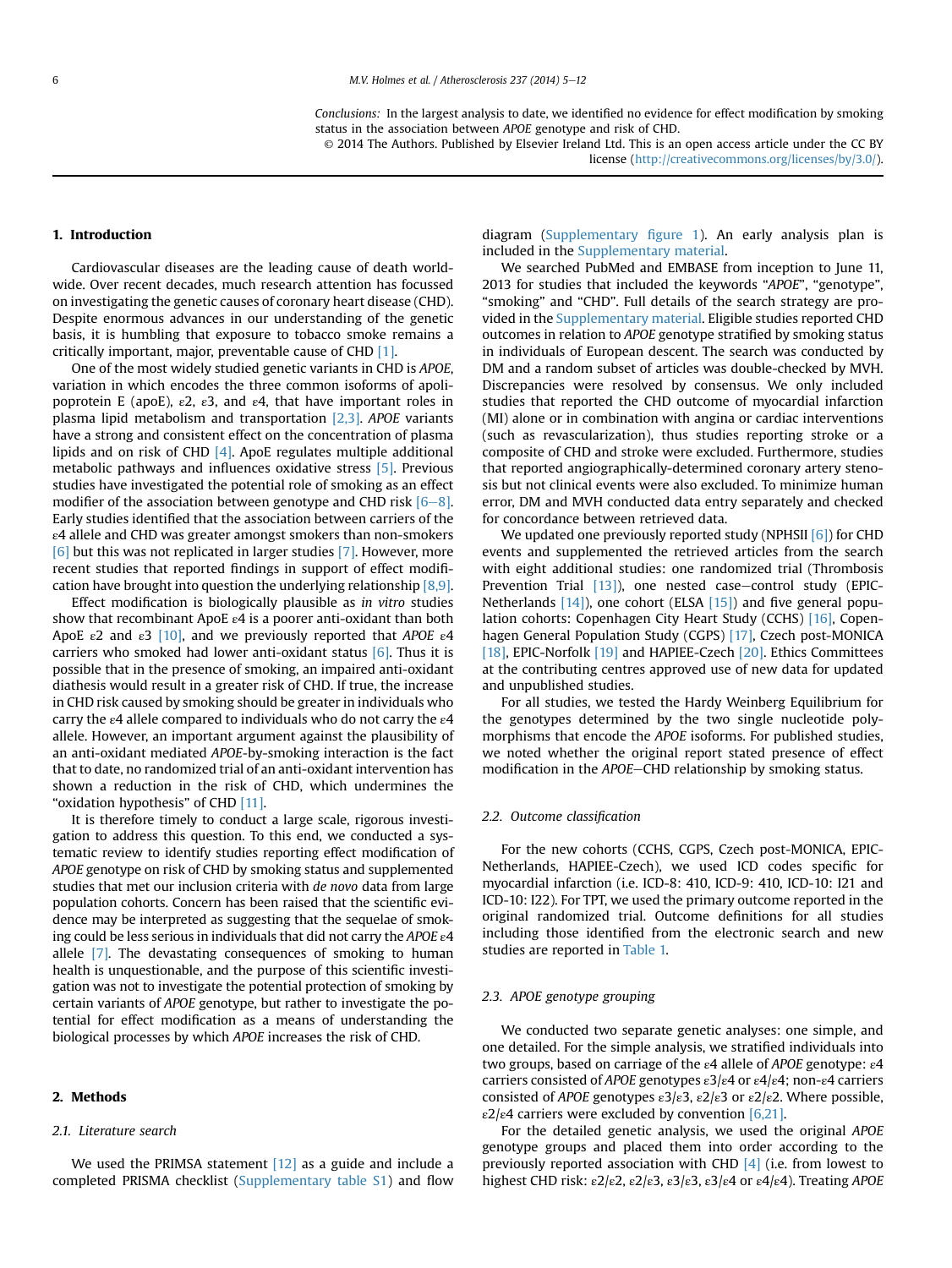genotype in this fashion yields a monotonic relationship between genotype group and risk of CHD [\[4\].](#page-7-0)

## 2.4. Analysis

#### 2.4.1. Smoking status: present versus past/never

Using tabulated data, we reconstructed the original data sets with the following variables: APOE genotype, smoking status (present, past or never) and CHD status. This enabled us to conduct "quasi-individual participant data" analyses to investigate the association between APOE genotype and CHD risk. The NPHSII study was stratified as previous studies have shown heterogeneity according to recruitment centre [\[22\]](#page-7-0). For the analyses described below, we used logistic regression with CHD status as the dependent variable; the principle summary measure was therefore an odds ratio (OR). In every analysis, we adjusted for study design using an unordered categorical variable with the "i." prefix in Stata.

For the simple analysis, we initially tested the univariate association between smoking and APOE ε4 genotype carrier status (comparing ε4 carriers to non-carriers) individually with CHD, which served to validate our data set for the analysis of effect modification. Second, we stratified the association between APOE genotype and CHD by smoking status (into present vs. previous/ never; this grouping was used as it was the most widely-reported in the identified studies and allowed us to include all studies). Finally, we tested for an interaction between APOE and smoking by fitting two statistical models: (i) a multivariate model with CHD status as the dependent variable, and smoking status and APOE genotype as the independent variables (adjusting for study design), and (ii) a model consisting of the same variables as model (i), but with an interaction term fitted between smoking status and APOE genotype. We used the Likelihood ratio test (LRT) to test the null hypothesis that the simpler model lacking the interaction term, i.e. model (i), explained the data better. We used a generous P-value threshold (<0.05) from the LRT as evidence against the null hypothesis (of no effect modification). To investigate whether there was a relationship between sample size and evidence for effect modification, we also conducted the LRT for effect modification between APOE genotype and smoking status in each study individually, and plotted the P-values derived from LRT against sample size, grouped by whether the original publication reported evidence of effect modification. We tested for evidence of a pair-wise correlation between sample size and LRT P-value by obtaining the Pearson's correlation coefficient from the "pwcorr" command in Stata.

In the detailed genetic analysis, we investigated the association between APOE genotype with odds of CHD in the three large population cohorts (EPIC-Norfolk, CCHS and CGPS) in which outcomes were ICD codes for myocardial infarction, with detailed information on smoking (present, past, never) and APOE genotype. We arranged genotype groups in order according to the reported association with CHD risk in the largest genetic association reported to date [\[4\].](#page-7-0) Thus, individuals were assigned a numerical value of  $1-5$ depending on their APOE genotype ( $1 = \varepsilon 2/\varepsilon 2$ ,  $2 = \varepsilon 2/\varepsilon 3$ ,  $3 = \varepsilon 3/\varepsilon 3$ ,  $4 = \epsilon^2/\epsilon^4$  or  $5 = \epsilon^4/\epsilon^4$ ). In all individuals (irrespective of smoking status), we first obtained the odds ratio of CHD for each individual group by conducting a categorical logistic regression analysis, using the  $\varepsilon$ 3/ $\varepsilon$ 3 genotype as the reference group. We then tested for the presence of a linear association between the APOE genotype groups using logistic regression, by treating the APOE genotype as a continuous trait (thus the beta coefficient on the log odds scale for this trait was the slope for an incremental increase in APOE genotype). Next, we stratified the analysis by smoking status into present, past or never and reconstructed the plots. For each of these three smoking groups, we generated a slope for the association between APOE genotype and log odds of CHD. Finally, we tested for a difference in these three slopes (of the linear estimates for APOE genotype by smoking status: present, past, never smoking) by fitting an interaction term between APOE genotype status and smoking status in the logistic regression model and using likelihood ratio test to investigate whether a simpler model (without the interaction term fitted) better explained the data.

## 2.4.2. Pack years and adjustment for other cardiovascular risk factors

In addition to the analysis of present vs. past/never smoker in all studies (including published and unpublished data), access to individual participant data in two large population-based studies (Copenhagen General Population Study and Copenhagen City Heart Study) with a pooled sample size of 68,177 facilitated the conduct of a more detailed analysis of smoking phenotype and permitted statistical adjustment for cardiovascular risk factors.

For this, we used pack years, a trait that encompasses both the number of cigarettes smoked per day and the duration of smoking (one pack year is equivalent to 20 cigarettes smoked every day for one year). We conducted logistic regression analyses using pack years as a categorical variable. In detail, the dependent variable was MI, and the independent variables were pack years (treated as an unordered categorical variable with individuals grouped into  $0, >0$ to <10,  $\geq$ 10 to <20 and  $\geq$ 20 pack years), and APOE  $\varepsilon$ 4 genotype carrier status (dichotomized into ε4 carriers and non-carriers). This was conducted initially in the two studies separately, unadjusted for any other traits. The model was then repeated with an interaction term fitted between pack years and APOE genotype status and the Likelihood ratio test was used to test model fit. We then repeated these analyses with statistical adjustment for the following cardiovascular traits (that could act as confounders): (i) age (grouped into 10-year blocks), (ii) gender, (iii) hypertension (classified as SBP  $\geq$ 140 mmHg or DBP  $>$ 90 mmHg) and (iv) type 2 diabetes (T2D, ascertained from the following ICD codes: ICD-8: 250; ICD-10: E11, E13 and E14) to investigate whether an interaction between pack years and APOE genotype emerged. Finally, a fully adjusted model was fitted that included all cardiovascular variables.

All analyses were conducted using Stata version 13.1 (StataCorp, College Station, Texas 77845 USA).

#### 3. Results

Of the 425 articles retrieved from the search, five studies met our inclusion criteria (Supplementary figure 1) [\[6,7,9,23,24\].](#page-7-0) To this, we updated data from one cohort and added data from eight new studies (Supplementary figure 1). This yielded a total of 13 studies with 10,134 CHD events in 130,004 individuals of European descent of whom 28,789 were present smokers.

Study characteristics including age and gender are provided in [Table 1.](#page-3-0) Twenty-two per cent of individuals in the pooled data set were current smokers and 28% were carriers of the APOE ε4 allele (study-level characteristics are reported in Supplementary Table S2). The genotypes of the SNPs comprising the APOE isoforms were in Hardy Weinberg Equilibrium in all contributing studies. Two of the five previously published studies reported evidence of effect modification of the association between APOE genotype and CHD risk by smoking status [\[6,9\]](#page-7-0). In these two studies, the outcomes were a composite that included angina, silent MI or coronary artery surgery.

#### 3.1. Univariate association of APOE genotype and smoking status with CHD

Carriers of the ε4 allele had an OR of CHD of 1.06 (95%CI 1.01, 1.12;  $P = 0.01$ ) compared to individuals who did not carry the  $\varepsilon 4$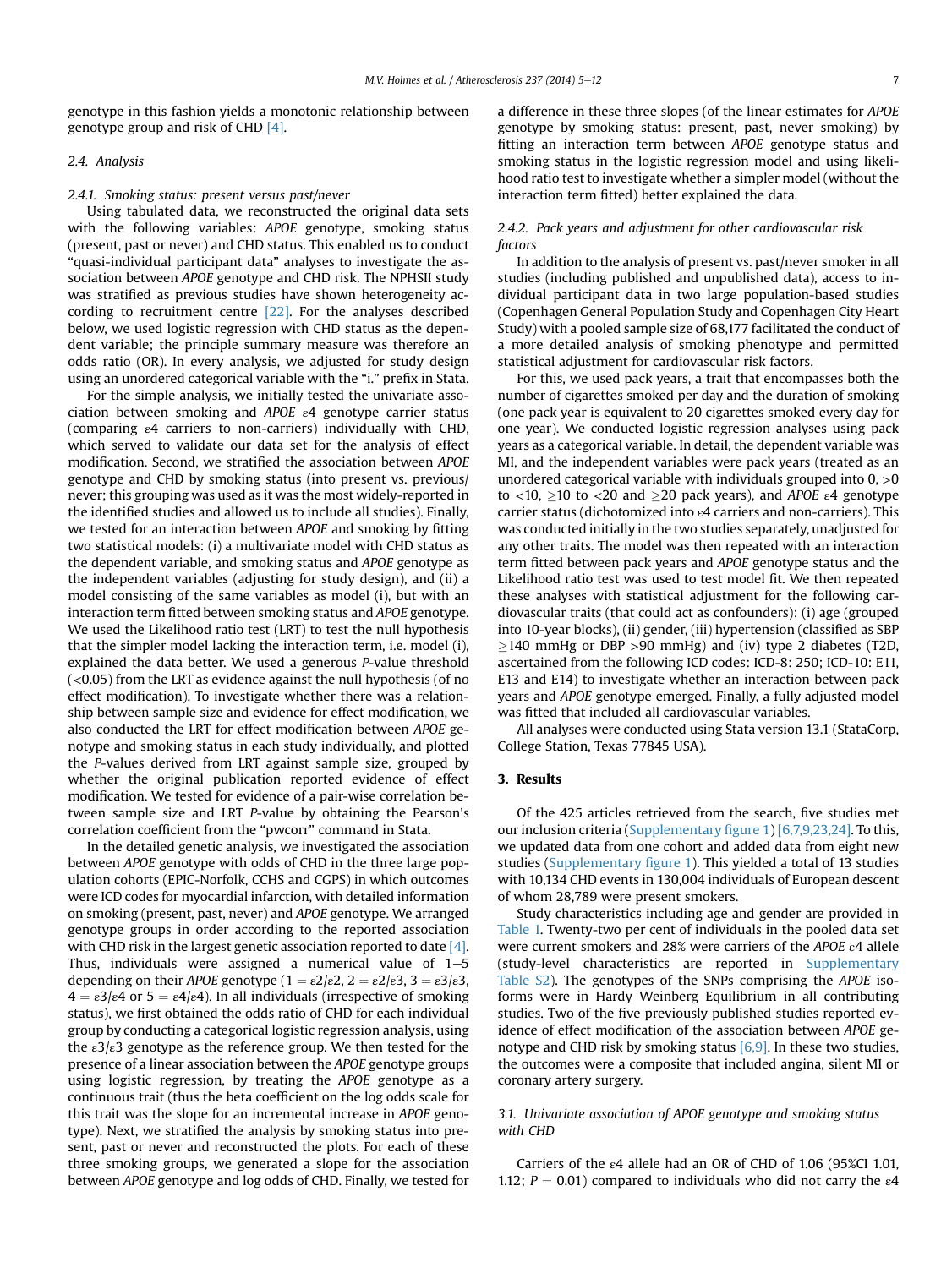<span id="page-3-0"></span>Characteristics of the studies included in the analysis.

| Ref/study                                                                                                                 | Study design Country     | of origin         | Number<br>of study | Age, mean (SD) Proportion<br>(controls in<br>participant case-control<br>studies) | male, %<br>(controls in<br>case-control<br>studies) | Recruitment                                                                                                               | (years)                         | Follow-up CHD outcomes                                                                                     | Outcome ascertainment                                                                                                                                                                                                                      | <b>APOE</b><br>HWE? | Original<br>SNPs in report stated<br>presence of<br>effect<br>modification? <sup>a</sup> |
|---------------------------------------------------------------------------------------------------------------------------|--------------------------|-------------------|--------------------|-----------------------------------------------------------------------------------|-----------------------------------------------------|---------------------------------------------------------------------------------------------------------------------------|---------------------------------|------------------------------------------------------------------------------------------------------------|--------------------------------------------------------------------------------------------------------------------------------------------------------------------------------------------------------------------------------------------|---------------------|------------------------------------------------------------------------------------------|
| Published studies identified in the systematic review<br>Gustavsson et al.<br>[9]/INTERGENE<br>and SHEEP                  | Case-control Sweden      |                   | 6389               | 54 (12)                                                                           | 46.2                                                | Cases were patients with<br>first or recurrent CHD<br>and controls were<br>randomly selected<br>from the population       | N/A                             | Acute MI,<br>unstable<br>angina, CHD<br>exacerbations                                                      | MI: changes in blood<br>levels of<br>the enzymes CK and LDH,<br>specified ECG-changes<br>and autopsy findings<br>according to the Swedish<br>Association of<br>Cardiologists in 1991                                                       | Yes                 | Yes                                                                                      |
| Keavney<br>et al. $[7]/$ ISIS                                                                                             | Case-control UK          |                   | 7385               | 46 (10)                                                                           | 67.9                                                | Cases were patients with<br>suspected AMI and controls<br>selected from the relatives<br>and spouses of the case<br>group | N/A                             | Acute MI                                                                                                   | Cardiac enzyme or<br>electrocardiographic<br>criteria, or both                                                                                                                                                                             | Yes                 | No                                                                                       |
| Liu et al.<br>[23]/Physicians'<br>Health Study                                                                            | Nested<br>case-control   | <b>USA</b>        | 731                | 60(9)                                                                             | 100                                                 | Male physicians registered 12<br>with the American Medical<br>Association                                                 |                                 | Fatal and<br>nonfatal MI                                                                                   | WHO criteria for MI.<br>Autopsies and deaths<br>recorded for fatal<br>MI diagnoses.                                                                                                                                                        | Yes                 | No                                                                                       |
| Talmud et al.<br>[24]/Whitehall II                                                                                        | Prospective<br>cohort    | UK                | 5380               | 57(6)                                                                             | 100                                                 | Randomly selected among<br>British civil servants                                                                         | 5.8                             | Fatal/nonfatal MI,<br>angina (definitive<br>or probable)                                                   | Fatal MI: national<br>registries; nonfatal<br>MI: MONICA criteria;<br>angina: abnormal<br>investigation such<br>as angiography, exercise<br>electrocardiography,<br>stress imaging, study<br>electrocardiogram<br>or clinical confirmation | Yes                 | No                                                                                       |
| Published studies identified in the systematic review updated for incident CHD events<br>Humphries<br>et al. $[6]/NPHSII$ | Prospective UK<br>cohort |                   | 2630               | 55.7(3.2)                                                                         | 100                                                 | General practices, hospital >10<br>clinics, coroner's offices                                                             |                                 | Fatal CHD<br>(coronary<br>deaths/fatal MI),<br>nonfatal MI,<br>coronary artery<br>surgery and<br>silent MI | WHO criteria                                                                                                                                                                                                                               | Yes                 | Yes                                                                                      |
| Studies not previously published<br>Copenhagen<br>City Heart Study<br>(CCHS)                                              | Prospective<br>cohort    | Denmark           | 8926               | 55.1(15.1)                                                                        | 44                                                  | Population-based                                                                                                          | 34                              | Fatal and<br>nonfatal MI                                                                                   | ICD-8: 410; ICD-10: I21 and I22 Yes                                                                                                                                                                                                        |                     | N/A                                                                                      |
| Copenhagen General Prospective<br>Population<br>Study (CGPS)                                                              | cohort                   | Denmark           | 57,942             | 57.1(13.3)                                                                        | 44                                                  | Population-based                                                                                                          | 34                              | Fatal and<br>nonfatal MI                                                                                   | ICD-8: 410; ICD-10: I21 and I22 Yes                                                                                                                                                                                                        |                     | N/A                                                                                      |
| Czech post-MONICA                                                                                                         | Prospective<br>cohort    | Czech<br>Republic | 1875               | 55.0 (10.3)                                                                       | 45                                                  | Population-based                                                                                                          | 6                               | Nonfatal MI                                                                                                | ICD-10: I21 and I22                                                                                                                                                                                                                        | Yes                 | N/A                                                                                      |
| <b>ELSA</b>                                                                                                               | Cohort                   | UK                | 5020               | 67.5(9.8)                                                                         | 46                                                  | Respondents of<br>Nationwide survey                                                                                       | Fatal and<br>11<br>nonfatal CHD | Fatal CHD (ICD-10: I20-I25)<br>and self-reported CHD                                                       | Yes                                                                                                                                                                                                                                        | N/A                 |                                                                                          |
| EPIC-Netherlands                                                                                                          | Nested<br>case-control   | Netherlands 2129  |                    | 54.1 (10.1)                                                                       | 22                                                  | Population-based                                                                                                          | 13                              | Fatal and<br>nonfatal MI                                                                                   | ICD-9: 410; ICD-10: I21, I22                                                                                                                                                                                                               | Yes                 | N/A                                                                                      |
| EPIC-Norfolk                                                                                                              |                          | UK                | 22,838             | 59.2 (9.2)                                                                        | 46                                                  | Population-based                                                                                                          | 10                              |                                                                                                            | ICD-10: I21 and I22                                                                                                                                                                                                                        | Yes                 | N/A                                                                                      |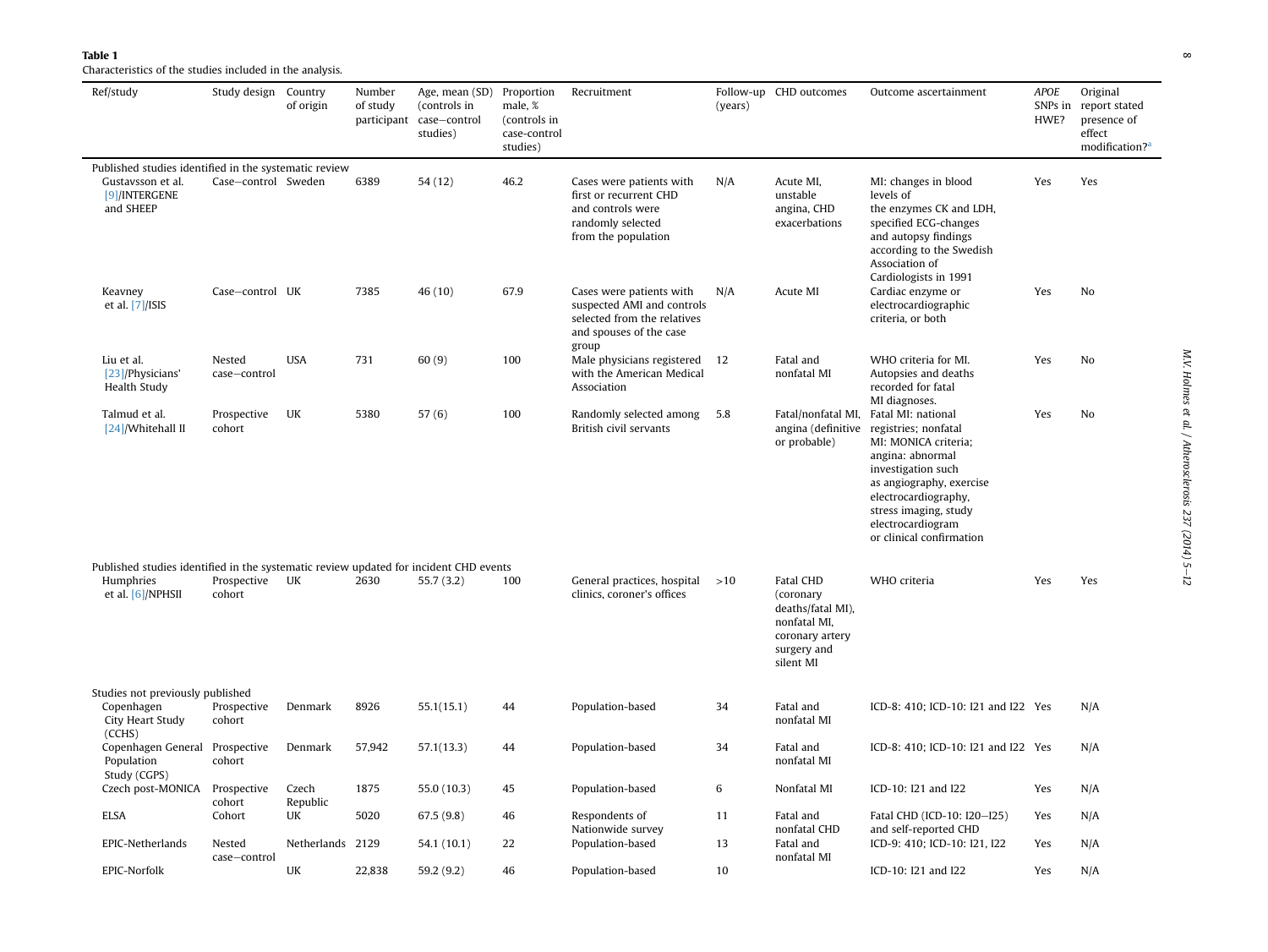<span id="page-4-0"></span>

|                                                                            | $\frac{1}{N}$            | $\frac{1}{2}$                                                    |     |
|----------------------------------------------------------------------------|--------------------------|------------------------------------------------------------------|-----|
|                                                                            | Yes                      | Yes                                                              |     |
|                                                                            | ICD-10: I21 and I22      |                                                                  |     |
|                                                                            |                          | WHO criteria                                                     |     |
| nonfatal MI<br>Fatal and                                                   | nonfatal MI<br>Fatal and | and nonfatal<br>Coronary<br>death, fatal<br>ΣÏ                   |     |
|                                                                            | ľ                        | G                                                                |     |
|                                                                            | Population-based         | Hospital clinics                                                 |     |
|                                                                            | 46                       | $\overline{5}$                                                   |     |
|                                                                            | 58.3 (7.1)               | (6.7)<br>56.1                                                    |     |
|                                                                            | 6256                     | 2503                                                             |     |
|                                                                            | Czech<br>Republic        | ŬК                                                               |     |
| Prospective<br>cohort<br>Prospective<br>cohort<br>Randomized<br>Randomized |                          |                                                                  |     |
|                                                                            | IAPIEE-Czech             | /IRC GP Research<br>Framework<br>ivestigators,<br>"PT trial [30] | i i |

N/A, not CHD, coronary heart disease; CK, creatine kinase; ECG, electrocardiogram; HWE, Hardy Weinberg Equilibrium; ICD, international classification of disease; LDH, lactate dehydrogenase; MI, myocardial infarction; N/A, not LDH, lactate dehydrogenase; MI, myocardial infarction; CHD, coronary heart disease; CK, creatine kinase; ECG, electrocardiogram; HWE, Hardy Weinberg Equilibrium; ICD, international classification of disease; i applicable; WHO, World Health Organization.<br><sup>a</sup> Effect modification by smoking status in the APOE–CHD relationship. applicable; WHO, World Health Organization.

 $^{\rm a}$  Effect modification by smoking status in the APOE–CHD relationship.

allele. Individuals who currently smoked had an OR of CHD of 2.05 (95%CI: 1.95, 2.14;  $P = 9.7 \times 10^{-196}$ ) compared to individuals that did not currently smoke (including previous or never smokers).

## 3.1.1. Association of APOE  $\varepsilon$ 4 allele genotype with CHD stratified by smoking status and test for interaction

In analysis of 6148 CHD cases in 101,215 individuals who did not currently smoke, carriers of the ε4 allele had an OR of CHD of 1.04 (95%CI 0.98, 1.10;  $P = 0.25$ ) compared to individuals who did not carry the  $\varepsilon$ 4 allele. In 28,789 current smokers with 3986 CHD events, carriers of the  $\varepsilon$ 4 allele had an OR of CHD of 1.11 (95%CI 1.02, 1.21;  $P = 0.02$ ) compared to individuals who did not carry the  $\varepsilon$ 4 allele.

When tested formally using likelihood ratio test, we identi fied no evidence of an interaction between APOE genotype and smoking (Parameter estimate = 0.07; 95%CI: -0.03, 0.17;  $\chi^2$  1.72; (df = 1);  $P = 0.19$ ) ([Fig. 1](#page-5-0)).

An investigation into the relationship between sample size and P-value for effect modi fication in each study, categorized according to whether the original publication reported presence of effect modi fication, did not identify a relationship between sample size and *P*-value for LRT (Pearson's  $r = 0.45$ ; *P*-value for correlation = 0.13). Interestingly, using our analytical approach, we did not reproduce the small P-values for effect modi fication in either of the two previously reported studies, both of which had fewer than 7000 participants. In contrast, the largest study in our analysis, with a sample size of 57,942 (and which used ICD codes specific for MI), had the largest *P*-value for interaction ( $P = 0.96$ ; [Fig. 2\)](#page-5-0).

#### 3.2. Detailed analysis

When we investigated the association between APOE genotype status and CHD regardless of smoking status, we found strong evidence for a linear association between APOE genotype and CHD status when individuals were arranged in the following order:  $\varepsilon 2/2$ ε2, ε2/ε3, ε3/ε3, ε3/ε4 or ε4/ε4 with the log odds of CHD increasing by  $0.046$  (SE  $0.019$ ;  $P = 0.017$ ) for each incremental increase in APOE genotype status ([Fig. 3](#page-6-0)).

When we stratified this analysis by smoking status into three groups (present, past or never smokers), and tested for evidence of heterogeneity in the association between APOE genotype and odds of CHD according to smoking status, we found no evidence to support effect modification (P for heterogeneity of slopes by smoking status  $= 0.35$ ; [Fig. 3](#page-6-0) and Supplementary Table S3).

## 3.2.1. Analysis of pack years in two large prospective cohorts with MI outcomes

In 59,349 and 8828 individuals in CGPS and CCHS, respectively, when an interaction term was fitted between APOE genotype ( $\varepsilon$ 4 allele carriers vs. non-carriers) and pack years, no evidence for an interaction for risk of MI was identi fied ( P-values for  $interaction = 0.54$  and 0.65 for CGPS and CCHS, respectively) (Supplementary Tables S4 and S5). This finding did not alter with subsequent adjustment for age, gender, hypertension or T2D (Supplementary Tables S6 and S7).

## 4. Discussion

This study represents the largest investigation to date into the role of smoking in the association between APOE genotype status and risk of CHD. We conducted a systematic review and supplemented identified studies with unpublished and updated data, and found that the association between APOE genotype and CHD was not meaningfully different when strati fied by smoking status. Our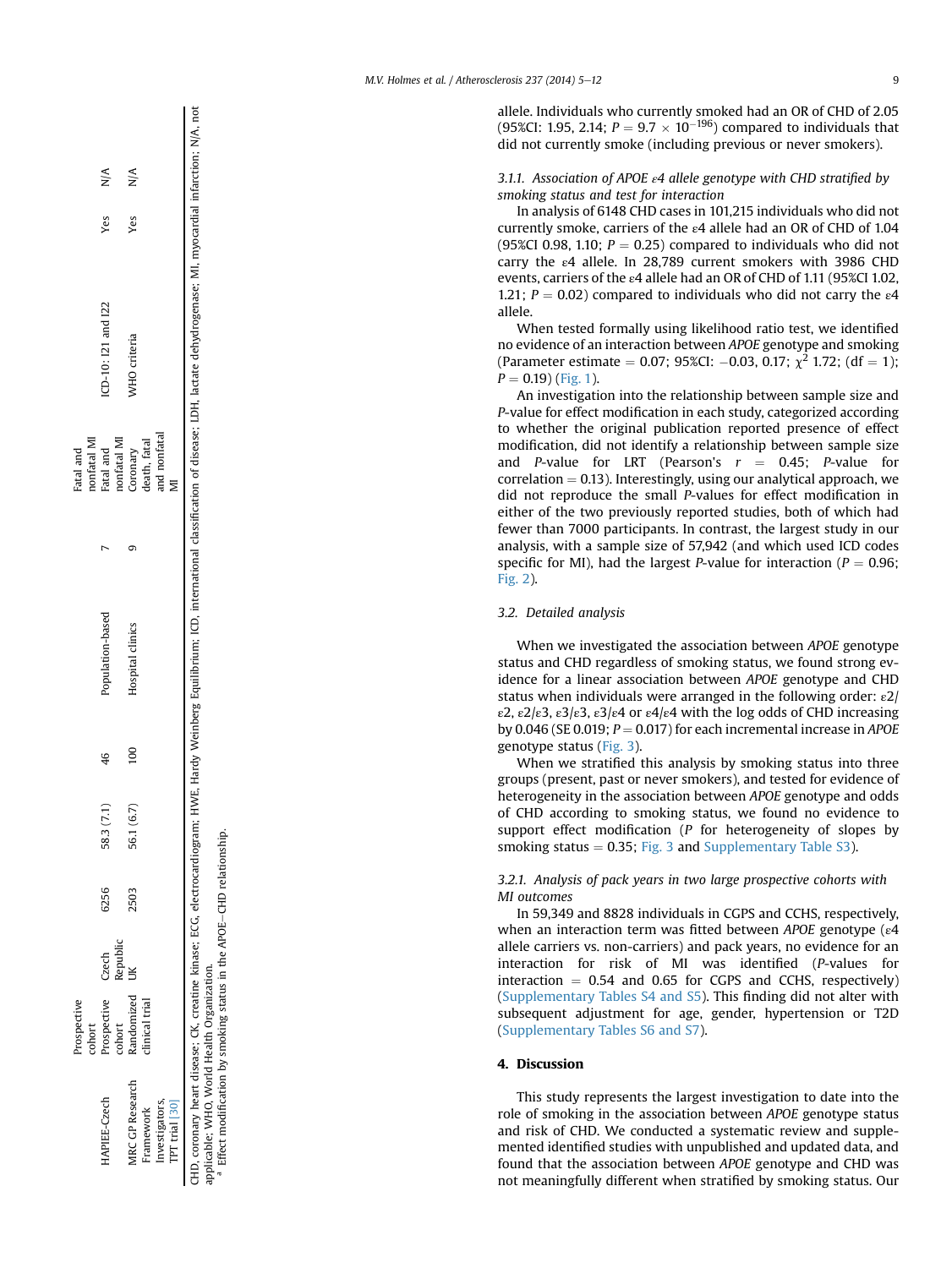<span id="page-5-0"></span>

Fig. 1. Association between APOE genotype and CHD in all individuals and stratified by smoking status. P-value for heterogeneity obtained from testing whether an interaction term between APOE and smoking represents the data better than no interaction term (tested using likelihood ratio test).

interpretation is that there is no evidence to support the hypothesis that smoking is an effect modifier of the association between APOE genotype and CHD events.

In clinical trials, the standard method of testing effect modification is to perform analyses stratified by the potential modifier [\[25\]](#page-7-0), and investigate for differences between the treatment effects amongst strata. Owing to the random allocation of alleles at gametogenesis, genetic studies share many of the features of randomized trials [\[26\],](#page-7-0) thus a similar strategy can be used for investigating gene-environment interactions. This can be conducted by comparing summary estimates from meta-analysis stratified by the potential effect modifier, or by re-constructing individual participant data (from summary tabulated data, as we did in this analysis) and conducting a likelihood ratio test with and without an interaction term fitted between the exposure (in this case APOE genotype) and potential modifier (smoking status). A large P-value on likelihood ratio test (as identified in our analysis) makes the presence of effect modification unlikely.

This study adds to the growing list of examples of initial reports of effect modification in individual small studies that were subsequently refuted by large-scale evidence [\[27\]](#page-7-0), a form of "winner's



Fig. 2. Scatter plot of the P-value for interaction and sample size in the 13 studies. Pvalue obtained from testing whether an interaction term between APOE and smoking represents the data better than no interaction term (tested using likelihood ratio test). The correlation between P-value and sample size was Pearson's  $r = 0.45$  (P-value for correlation  $= 0.13$ ).

curse" [\[28\].](#page-7-0) Spurious effect modification is a concern when sample sizes are small [\[29\]](#page-7-0). In our analysis, we had over 10,000 CHD cases in over 130,000 individuals, meaning that the absence of evidence for heterogeneity in the estimates of APOE genotype with odds of CHD when stratified by smoking status indicates that a clinically relevant difference between smoking subgroups is very unlikely. Although it is tempting to interpret the estimate for CHD seen in non-smoking ε4 carriers as suggestive that this subgroup does not have an elevated risk of CHD compared to non-ε4 carriers (since the 95%CI includes the null), this is likely due to reduced power within strata of subgroups, and the salient feature is the lack of evidence for interaction between APOE genotype and smoking status.

It is curious that we did not replicate the presence of effect modification for two previous studies included in our analysis. This could be accounted for by updating one study (NPHSII) [\[6\]](#page-7-0) for incident CHD events and in the other [\[9\]](#page-7-0), effect modification was stronger in women than men. Furthermore, lack of access to individual participant data, and alternative analytical strategies in previous studies such as use of never smokers as the baseline group and comparing present and past smokers stratified by APOE genotype to this baseline, could also account for the discrepancy. It is noteworthy that both individual studies were relatively small and that the largest single study in this analysis (with a sample size over 6-fold greater than the combined sample size of the two previous studies with presence of effect modification) had the largest Pvalue for interaction.

There are several limitations to this study. Firstly, although we conducted a "quasi-individual participant data" analysis, we did not have access to individual participant data for all included studies, and therefore were not able to conduct multivariate analyses taking into account potential confounders such as age, gender and social status. However, we were able to conduct a detailed analysis in the large data sets that we had access to individual data. Second, we did not have markers of oxidative stress that we could use for a more detailed investigation into oxidative pathways as potential mediators of the association between APOE genotype and risk of CHD.

Our study also has several advantages. First, this is the largest analysis to date, incorporating new data from three very large prospective cohorts and five other studies. Second, using the data sets with refined data on APOE genotype status and in which outcome ascertainment was conducted using ICD codes to make our outcome specific to myocardial infarction, we were able to conduct a more detailed analysis by investigating evidence for a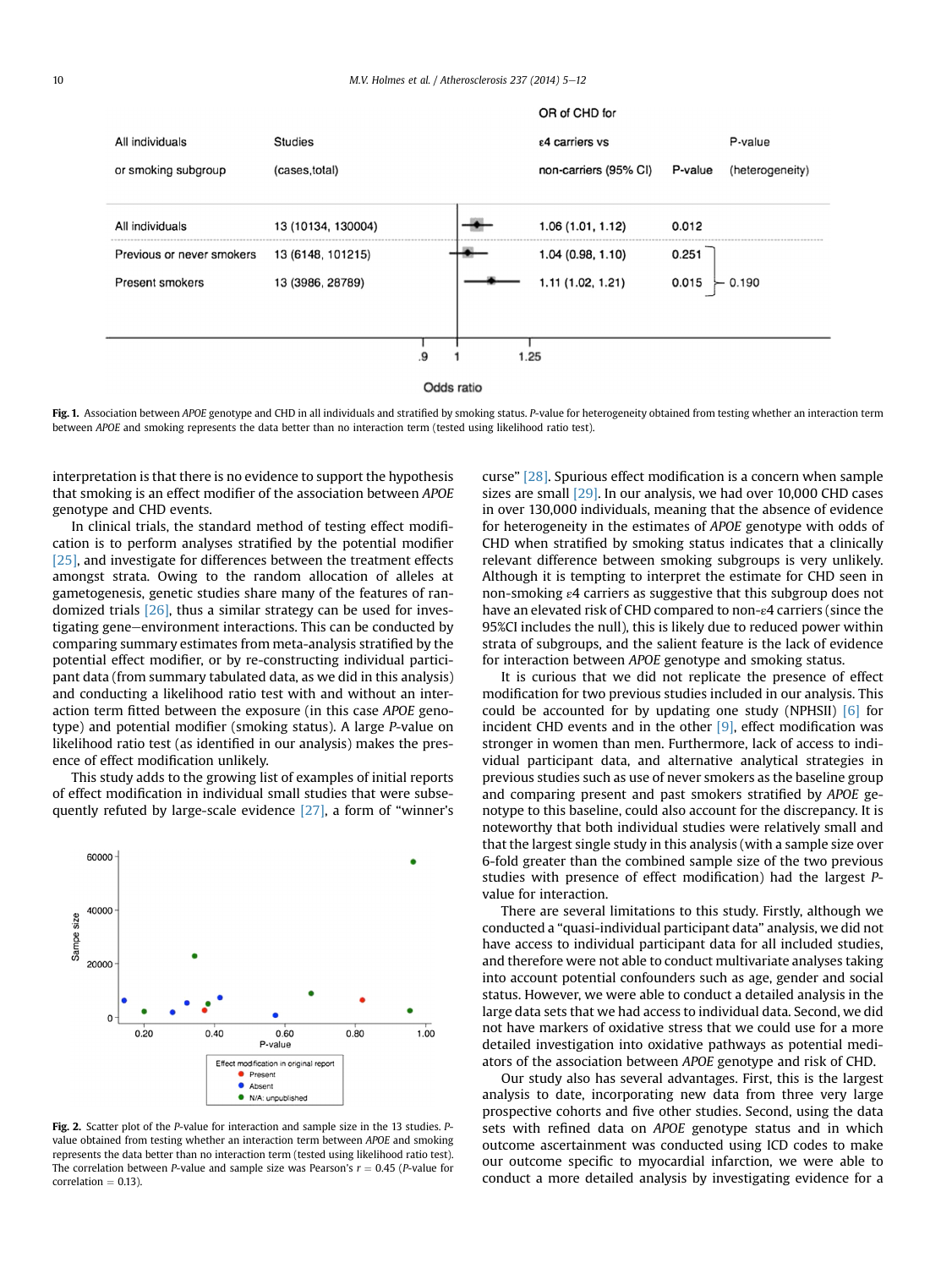<span id="page-6-0"></span>

Fig. 3. Detailed association between APOE genotype and CHD overall (left) and stratified by smoking status (right).

difference in the slope of the APOE–CHD relationship by smoking status. Third, we were able to examine a more detailed smoking phenotype (pack years) in two large prospective cohorts with a combined sample size of 68,177. Both the simple and detailed genetic and smoking analyses failed to identify evidence to support the hypothesis that smoking status acts as an effect modifier of the relationship between APOE genotype with CHD risk.

In conclusion, in the largest analysis to date including new data from large population-based cohorts, we identified no evidence to support the hypothesis that smoking status modifies the association between APOE genotype and risk of CHD. Regardless of these findings, as the leading cause of preventable disease and death in the world, smoking should be actively discouraged in all individuals.

## Financial disclosure

The funders had no role in study design, data collection and analysis, decision to publish, or preparation of the manuscript.

#### Conflict of interest

The authors report no relationships that could be construed as a conflict of interest.

#### Acknowledgements

MVH was supported by an MRC Population Health Scientist Fellowship (G0802432). FWA is supported by a clinical fellowship from the Netherlands Organisation for Health Research and Development (ZonMw grant 90700342). PH was supported by ESRC fellowship.

The EPIC-NL study was funded by 'Europe against Cancer' Programme of the European Commission (SANCO); the Dutch Ministry of Public Health, Welfare and Sports (formerly Ministry of Welfare, Public Health and Culture); the Dutch Cancer Society; ZonMW the Netherlands Organisation for Health Research and Development; and World Cancer Research Fund (WCRF). We thank GBA, Statistics Netherlands, and the institute PHARMO for providing data on vital status, cause of death and occurrence of cancer and other chronic diseases. The Copenhagen City Heart Study and The Copenhagen General Population Study were supported by The Danish Heart Foundation and The Danish Medical Research Council.

EPIC-Norfolk: We thank the participants and general practitioners who took part in EPIC-Norfolk. EPIC-Norfolk is supported by programme grants from the Cancer Research Campaign and Medical Research Council with additional support from the Stroke Association, British Heart Foundation, Department of Health, and the Wellcome Trust.

Genetic analyses in Czech post-MONICA are supported by Ministry of Health, Czech Republic  $-$  conceptual development of research organization (Institute for Clinical and Experimental Medicine - IKEM, IN 00023001).

The HAPIEE study was supported by the Wellcome Trust and the US National Institute of Health.

#### Supplementary material

Supplementary material related to this article can be found at [http://dx.doi.org/10.1016/j.atherosclerosis.2014.07.038.](http://dx.doi.org/10.1016/j.atherosclerosis.2014.07.038)

#### References

- [1] [Lim SS, Vos T, Flaxman AD, Danaei G, Shibuya K, Adair-Rohani H, et al.](http://refhub.elsevier.com/S0021-9150(14)01348-3/sref1) [A comparative risk assessment of burden of disease and injury attributable to](http://refhub.elsevier.com/S0021-9150(14)01348-3/sref1) [67 risk factors and risk factor clusters in 21 regions, 1990](http://refhub.elsevier.com/S0021-9150(14)01348-3/sref1)-[2010: a systematic](http://refhub.elsevier.com/S0021-9150(14)01348-3/sref1) [analysis for the Global Burden of Disease Study 2010. Lancet 2012;380\(9859\):](http://refhub.elsevier.com/S0021-9150(14)01348-3/sref1)  $2224 - 60$  $2224 - 60$  $2224 - 60$ .
- [2] [Mahley RW. Apolipoprotein E: cholesterol transport protein with expanding](http://refhub.elsevier.com/S0021-9150(14)01348-3/sref2) [role in cell biology. Science 1988;240\(4852\):622](http://refhub.elsevier.com/S0021-9150(14)01348-3/sref2)-[30](http://refhub.elsevier.com/S0021-9150(14)01348-3/sref2).
- [3] [Angelopoulos TJ, Lowndes J. ApoE genotype: impact on health,](http://refhub.elsevier.com/S0021-9150(14)01348-3/sref3) fitness and [nutrition. World Rev Nutr Diet 2008;98:77](http://refhub.elsevier.com/S0021-9150(14)01348-3/sref3)-[93](http://refhub.elsevier.com/S0021-9150(14)01348-3/sref3).